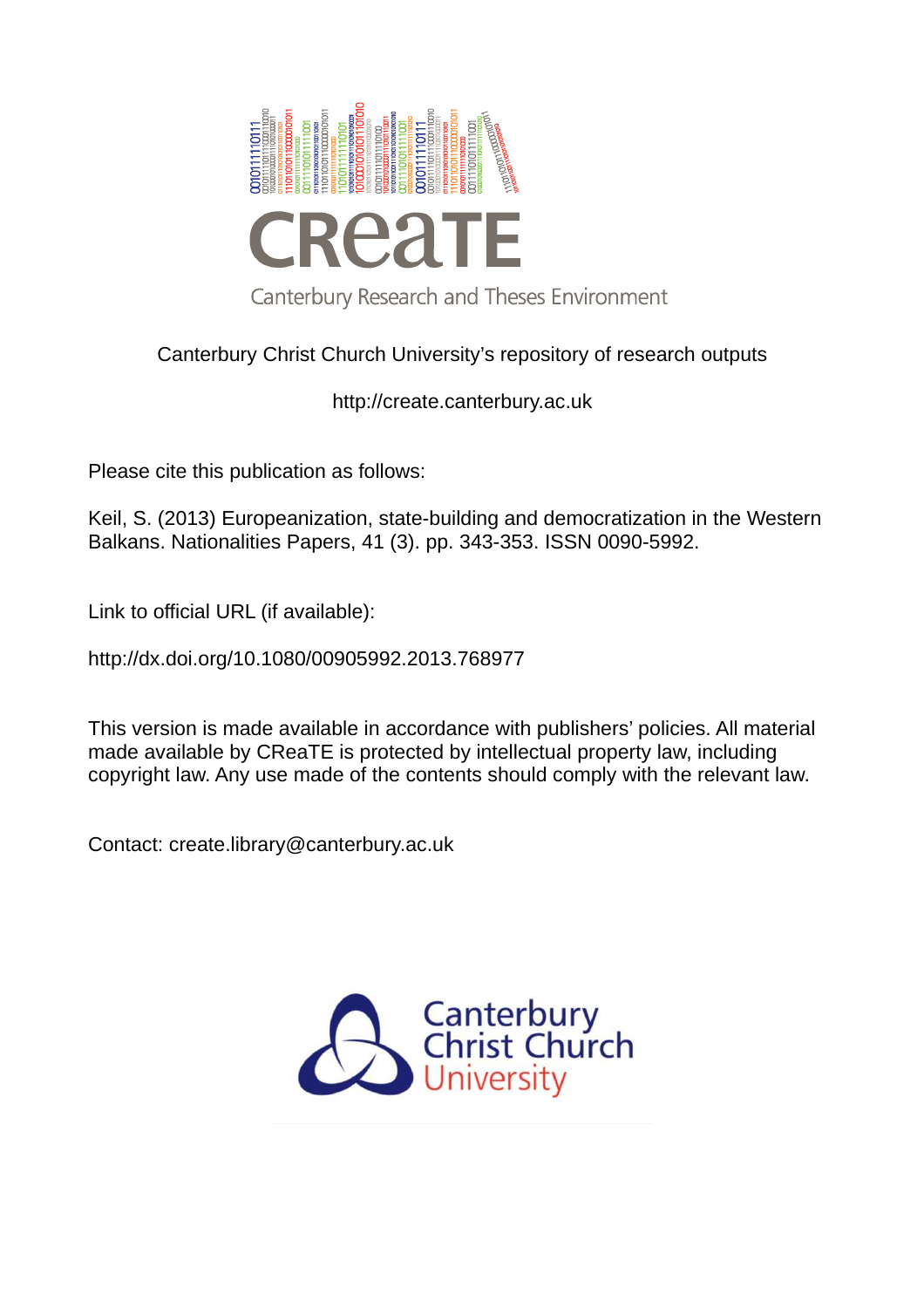## INTRODUCTION: EUROPEANIZATION, STATE-BUILDING AND DEMOCRATIZATION IN THE WESTERN BALKANS

Soeren Keil $1$ 

Canterbury Christ Church University, United Kingdom Forthcoming in: Nationalities Papers, November 2012

### Abstract

The Western Balkans have seen rapid changes since the end of the violent conflicts in the 1990s. The European Union (EU) has been one of the main drivers for change, focusing on the political, economic and social transformation of the region to prepare the countries for membership in the Union. This introduction to the special issue will clarify the key terms and their interaction in the Western Balkans. EU enlargement has never before been this complex and inter-connected with processes of state-building and democratization. The focus on conditionality as the main tool of the EU in the region has had positive and negative results. It can be argued that the EU is actively involved in state-building processes and therefore the term EU Member State Building will be used to explain the engagement of the Union with the countries in the region. This paper will discuss the concept of EU Member State Building, its potential and its pitfalls. It will be demonstrated that the stabilization of the region is unlikely to take place without an active role of the EU, however the current approach has reached its limits and it is time to think about alternative options to integrate the Western Balkans into European structures.

 $\overline{a}$ 

<sup>1</sup> Email: soeren.keil@canterbury.ac.uk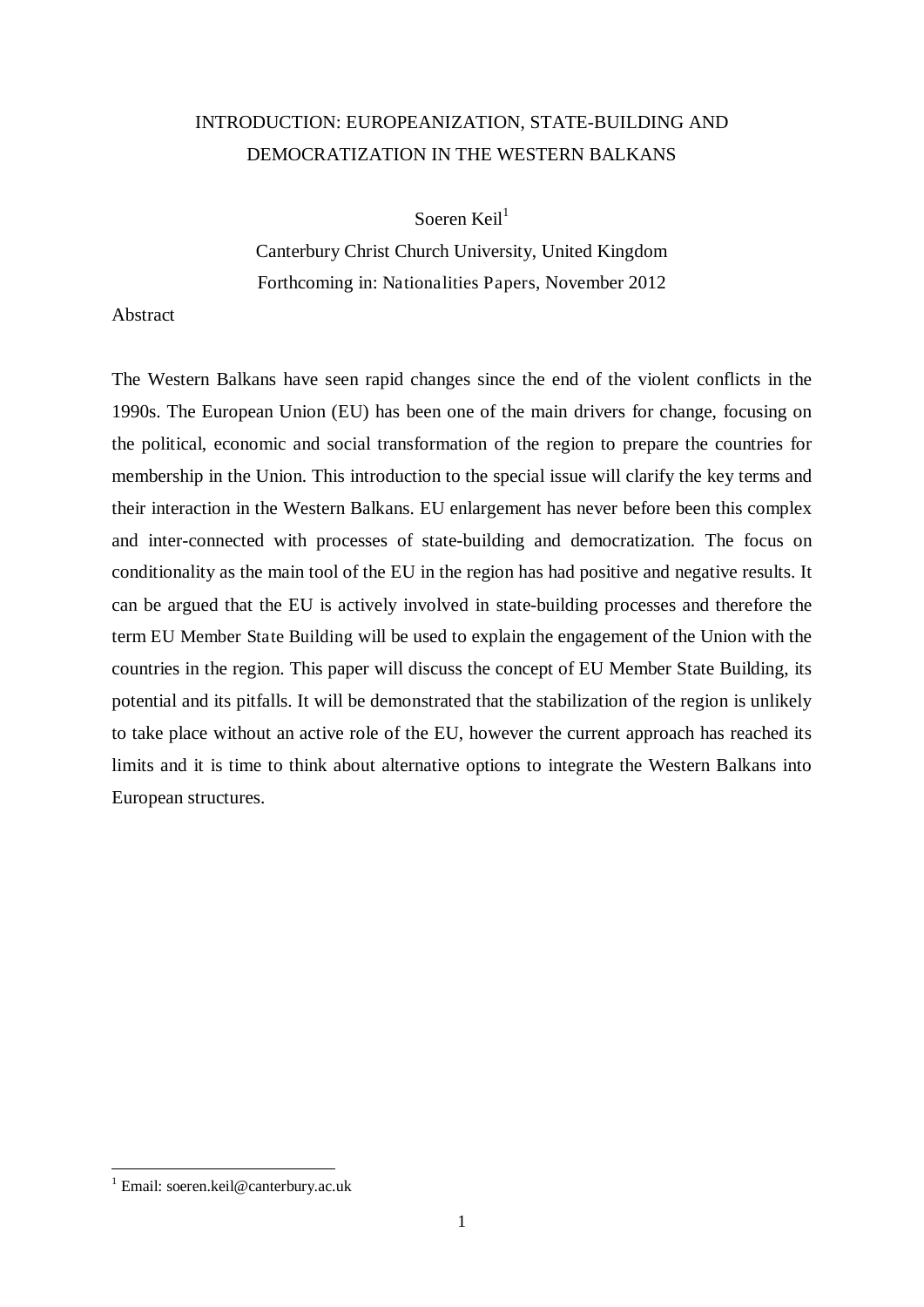#### **Introduction**

There is general consensus among political elites and academics that the countries in the Western Balkans<sup>1</sup> undergo complex transformations and witness far-reaching changes to their political, social and economic systems. This special issue will assess these complicated processes from the perspectives of Europeanization, state-building and democratization. What will be demonstrated is that while each country faces some important unique historical legacies and current problems to deal with, there are three general trends that can be observed. First, all countries of the Western Balkans want to join the European Union (EU). They are part of the EU's Stabilization and Association Process (SAP) and as such have to implement the acquis communautaire of the EU. This Europeanization process in itself will lead to far-reaching changes in the political, social and economic systems. Second, all states in the Western Balkans have weak state structures and some of them, such as Bosnia and Kosovo are contested in their very existence as independent states. Consequently it can be argued that the establishment of stateness, meaning efficient governance institutions, full control over the state's territory and good neighborly relations with other states in the region remains a key challenge. To address some of the fundamental weaknesses in these states important reforms will have to be implemented to ensure democratic decision-making, the rule of law, the protection of minorities and the establishment of an efficient economic and social system. Finally, all states in the Western Balkans are young democracies. While democracy is deeply-rooted in some of them such as Croatia, other countries are still undergoing important steps towards consolidating democratic structures. Challenges such as the enforcement of the rule of law, the fight against corruption in the bureaucracy and the establishment of cooperative patterns between government and opposition remain. As the contributions to this special issue will demonstrate, overcoming these weaknesses in democratic governance will be a long-term process and require deep changes to the political system and even the political culture.

This introduction will offer a first definition of the key terms of Europeanization, state-building and democratization and will discuss these processes in the context of the Western Balkans. In a second step it will be demonstrated how these transformations are connected and that we can talk about an EU Member State Building process in the region. Finally, part three will introduce the papers of this special issue and summarize their main arguments in the context of EU Member State Building. The majority of papers in this special issue have been previously presented at the UACES annual conference 2011 in Cambridge, UK. This also underlines how important it is to study the integration of the Western Balkans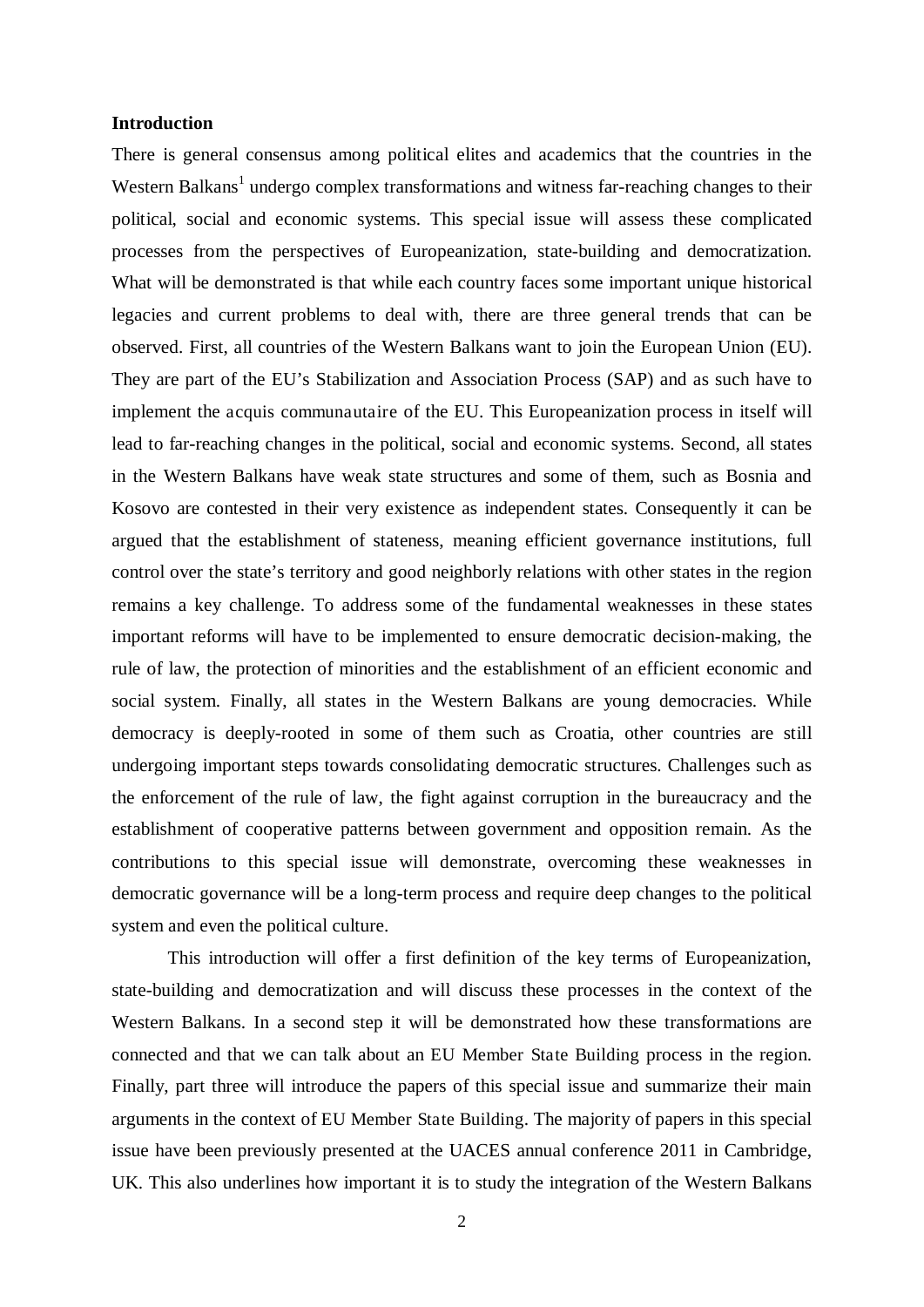into the EU as an essential part of European Studies and therefore demonstrates the transition of a region that used to be studied in conflict resolution classes and in courses that focused on international intervention. The main theme of this special issue is the recognition that the Western Balkans are part of Europe and that their destiny lies in the EU's hands. The challenge for the region is not anymore about peace-building but about a process of preparation for membership in European structures. The integration of the Western Balkans into the EU has the potential to become the single most successful foreign policy achievement of the Union. In its importance it is probably comparable to overcoming the century-old conflicts between Germany and France that stood at the beginning of the European integration process. Ending the violence in the Western Balkans, establishing efficient and modern democratic states and integrating these states into the EU are massive tasks. However, considering the possible alternatives of long-term instability it is certainly a task worthwhile.

#### **Definition of Terms**

Before we will be able to analyze the complex process of EU Member State Building in the Western Balkans and its main characteristics and challenges, it is important to clarify the most important definitions used by the authors of this special issue.

When describing the process of Europeanization, the most common definition refers to a

Process of a) construction, b) diffusion and c) institutionalization of formal and informal rules, procedures, policy paradigms, styles, 'ways of doing things', and shared beliefs and norms which are first defined and consolidated in the EU policy process and then incorporated in the logic of domestic (national and subnational) discourse, political structures and public choices (Radaelli 30).

Europeanization in this context is understood as the influence of the EU on its Member States' political, economic and social systems (Quaglia, et.al). It is argued that the EU as a political system impacts on its Member States because decisions taken at a European level can have a long-term effect on each individual Member State (Hix). The best example of the impact of Europeanization in its classic understanding is the introduction of a new currency, the Euro as a result of the Maastricht Treaty.

However, the countries of the Western Balkans are not Member States of the EU. Nevertheless, they are affected by important changes as a result of decisions taken in Brussels. Because they are part of the accession process they have to implement the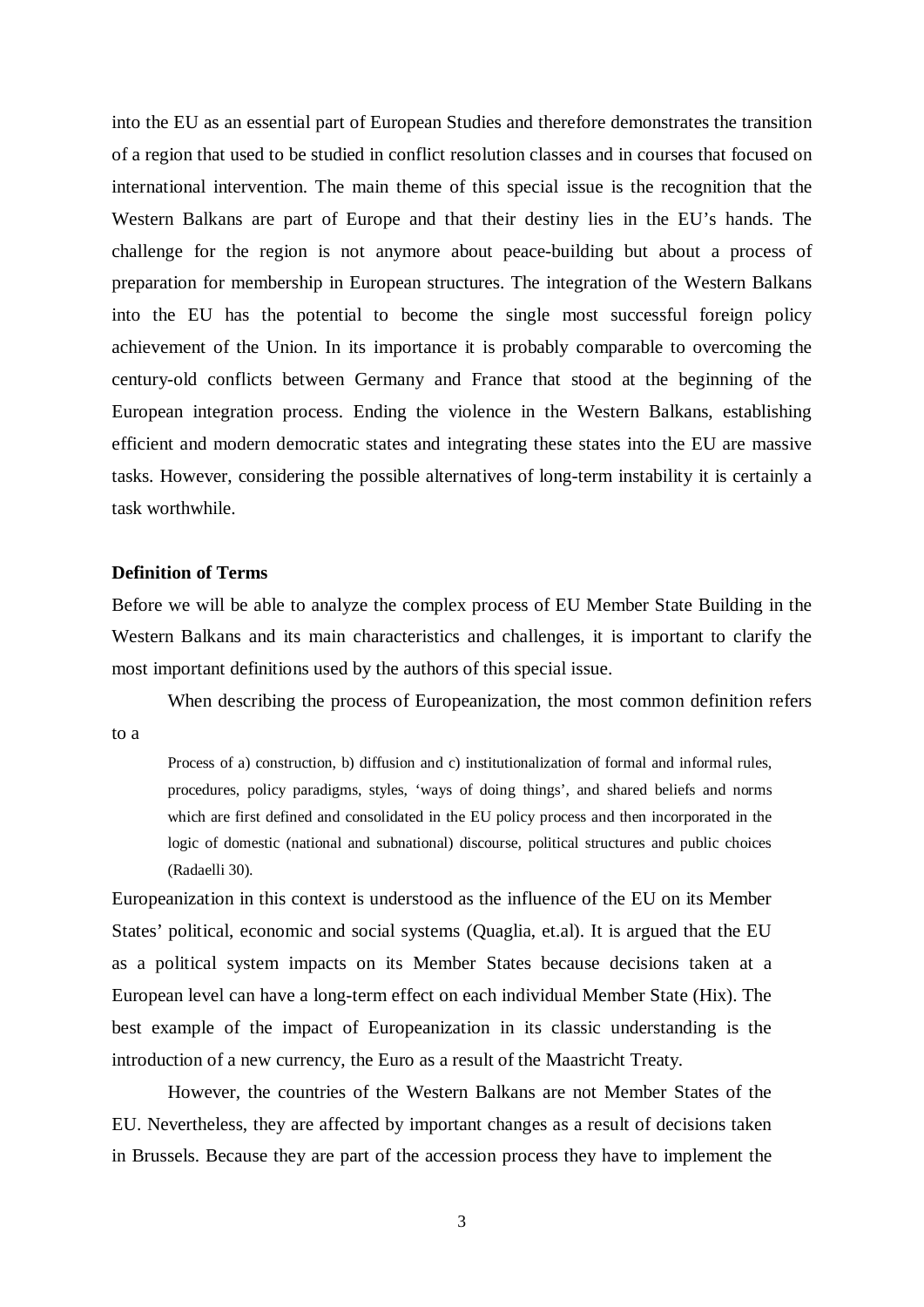acquis communautaire, the EU's legal foundation and they have to reform their political and economic systems to comply with the Copenhagen Criteria, which specify the conditions for membership in the Union. Therefore, as Schimmelfennig and Sedelmeier (The Europeanization; The Politics of EU Enlargement) have demonstrated, the EU can have a massive impact on countries before joining the Union. The process of integration into the Union therefore results in the implementation of a massive amount of EU laws, regulations and directives, changes to the bureaucracy and far-reaching changes to constitutional norms on citizenship, voting rights, property rights and the creation of a legal basis for the transfer of sovereignty to the EU (Claes).

When talking about "Europeanization, South East European style," it has been pointed out that this is an externally-driven, coercive and increasingly demanding process (Anastasakis 82). Roberto Belloni (317) has argued that the "Balkans have changed Europe and the EU as much as the EU is currently trying to change its southeastern neighbours." He concludes that the Europeanization of the countries in the former Yugoslavia should focus on "the coherence of [European] policy towards the region, focus less on a Europeanized political elite and more on citizens and civil society organizations, and carefully deploy incentives and rewards to sustain the reform process that is already under way" (314).

The European integration of this region is complex and a long-term process. It is multi-layered and the EU itself faces completely new challenges in the region. Florian Bieber has demonstrated that there are a number of minimalist states in the region, "which barely fulfill functions generally associated with states" (1784). Bieber argues that the state structures that were created after the end of violence in Bosnia, Kosovo and the state union of Serbia and Montenegro were aimed at resolving the conflicts but were unable to provide state structures that would enable these states to establish an efficient monopoly of the use of force, democratic decision-making capacities and embedded statehood (1785-1790). States that are unable to perform basic state functions such as providing security, ensuring a basic level of social welfare and providing political incentives for economic growths are the result of the violent break-up of the former Yugoslavia. The focus of EU integration in the Western Balkans therefore is on state-building, which aims at rebuilding fundamental governance structures such as political institutions, civil societies and economic and welfare systems. The focus of state-building is on the reconstruction of whole countries and societies, including their democratization and the establishment of a functional civil society (Etzioni 102). The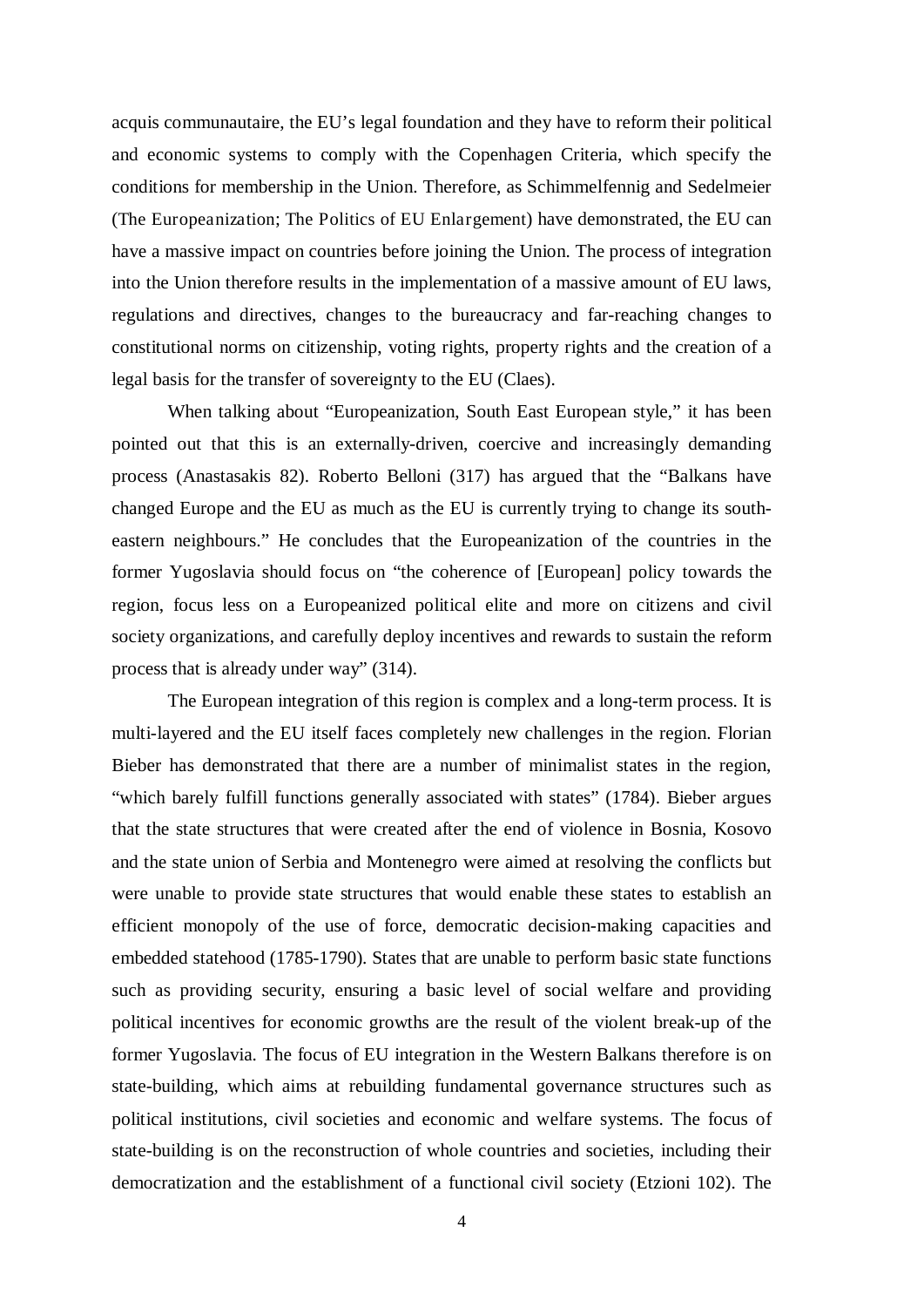EU therefore becomes an actor in the state-building process in the Western Balkans. Through the process of Europeanization it is hoped that the EU will use its influence and the final incentive of membership to promote the establishment of efficient state structures and administrations that are capable of coping with the pressures of membership in the Union. However, it has been discussed that external state-building has had only limited success in the past (Paris; Sisk and Paris; Ghani and Lockhart). David Chandler (3) argues that "international statebuilding intervention is necessary but not sufficient." Europeanization as the process of the preparation of the countries in the Western Balkans for their membership in the EU therefore focuses on the establishment of efficient state structures, including the reconstruction of economic and welfare systems after violent conflicts in the region. The "carrot" of membership in the EU is used to encourage political elites in these countries to implement important reforms to strengthen state capacity and enhance democratic decision-making. In fact, democratization is a further feature of Europeanization in the region. The first Copenhagen Criteria focuses on democratic governance, minority protection and the rule of law.<sup>2</sup> Democratization in this context refers to the establishment and strengthening of democratic governance. This includes free and fair elections, a professional parliamentary service, cooperation between government and opposition, civil society input into government activities and legislation and the establishment of Rechtsstaatlichkeit (rule of law). Scholars of democratization have focused on the establishment of political institutions, civil society and a changing political culture in which election results are respected, conflicts are solved by political and legal means and the judiciary is independent from political influence (Diamond, The Spirit of Democracy; Developing Democracy; Merkel; Linz and Stepan). What is clear at this point is that the process of state-building is necessarily connected to democratization in the Western Balkans, because the establishment and strengthening of democratic governance remains a fundamental principle of external (and internal) state-building and consolidation in the region. The Europeanization of the Western Balkans refers to a process, in which the EU supports the implementation of European standards (defined by the EU's conditionality) in the Western Balkans. Because of the authoritarian past and the violent break-up of Yugoslavia, democratization and state-building are fundamental elements of this Europeanization. The EU, in other words, is building states which can eventually join the Union.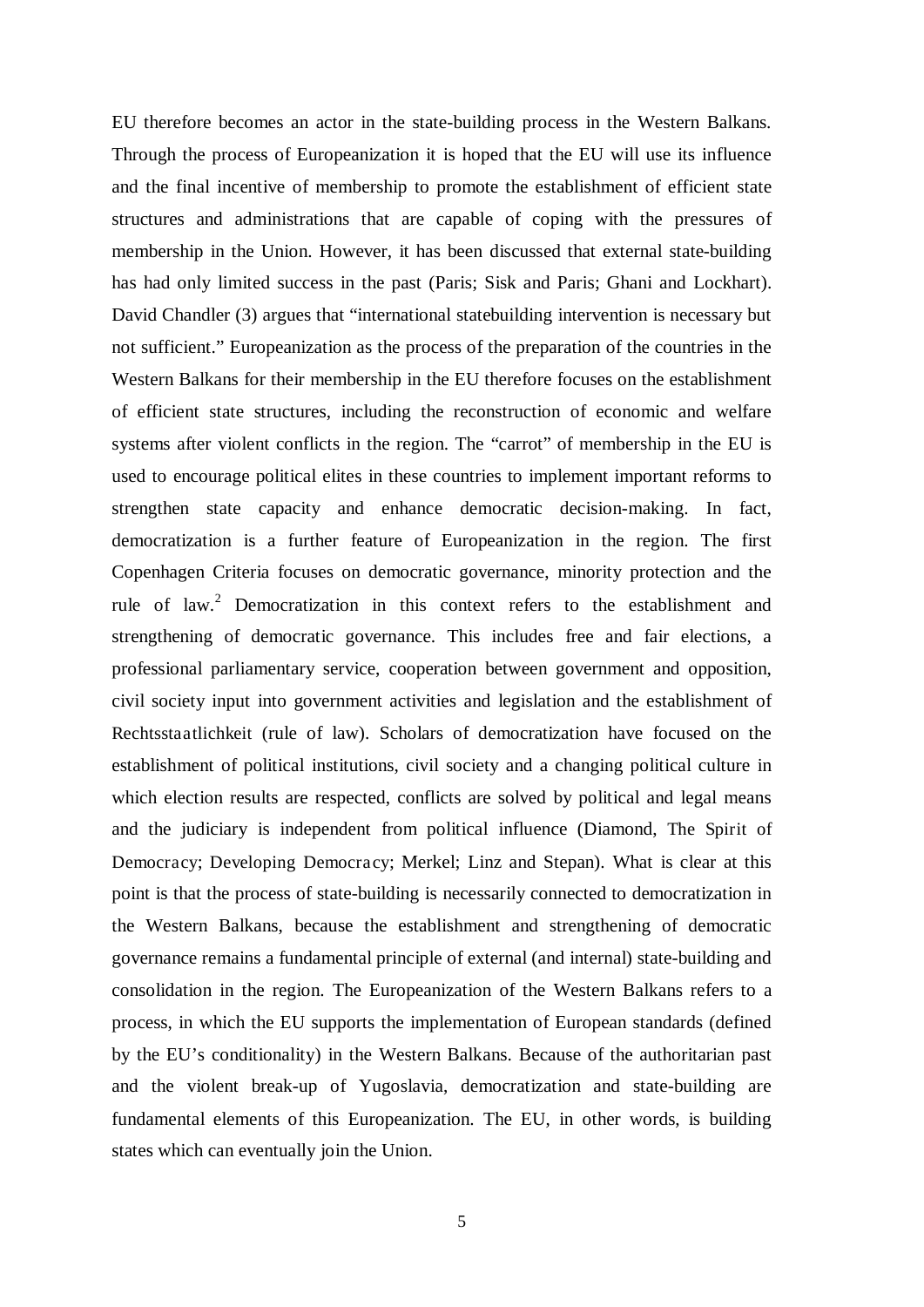#### **EU Member State Building**

The previous discussion demonstrates that the countries in the Western Balkans undergo a complicated transformation. They are deeply embedded in the process of EU integration via the SAP, which focuses not only on the Copenhagen Criteria but also on regional cooperation and reconciliation. All countries with the exception of Kosovo have signed Stabilization and Association Agreements (SAA) with the EU over the last years, which legally bind them into a process of political and economic integration. In addition, Croatia, Macedonia and Montenegro have received candidate status and Croatia has concluded EU accession negotiations in 2011. The European Commission has recently suggested that Croatia should join the EU in July  $2013<sup>3</sup>$  and that Montenegro and Macedonia should start membership negotiations.<sup>4</sup>

The Europeanization of the Western Balkans is a process that focuses on stabilizing and reforming the political and economic systems in these countries by encouraging local elites to implement "European standards." At the same it is envisaged that the process will help to overcome the legacies of the recent past and encourage regional cooperation, reconciliation and result in cross-border synergies. To some extent this process has been very successful and since the end of violence in Kosovo in 1999 and in Macedonia in 2000 there has been no major eruption of violence in the region with the exception of the riots in Kosovo in 2004. Furthermore, the states in the Western Balkans have become stabilized and with the exception of Bosnia and Kosovo are not contested as such anymore. Important forums of regional cooperation have been created, first through the Stability Pact for South Eastern Europe and its successor the Regional Cooperation Council, but also in important other areas such as energy and security.

The Europeanization of the region focuses on active state-building and democratization. In contrast to the earlier enlargement rounds in 2004 and 2007, which saw 12 Central and Eastern European States join the Union, new challenges have forced the EU and its Member States to outline new criteria and new methods for the integration process. Because most of the Western Balkans countries are post-conflict societies,<sup>5</sup> the integration process necessarily needed to address some of the legacies of these conflicts, in particular economic reconstruction, political institution-building, reconciliation and regional cooperation. Furthermore, all states in the region with the exception of Albania have declared their independence from Yugoslavia and some of them, such as Bosnia and Kosovo, have never been independent before. Others, such as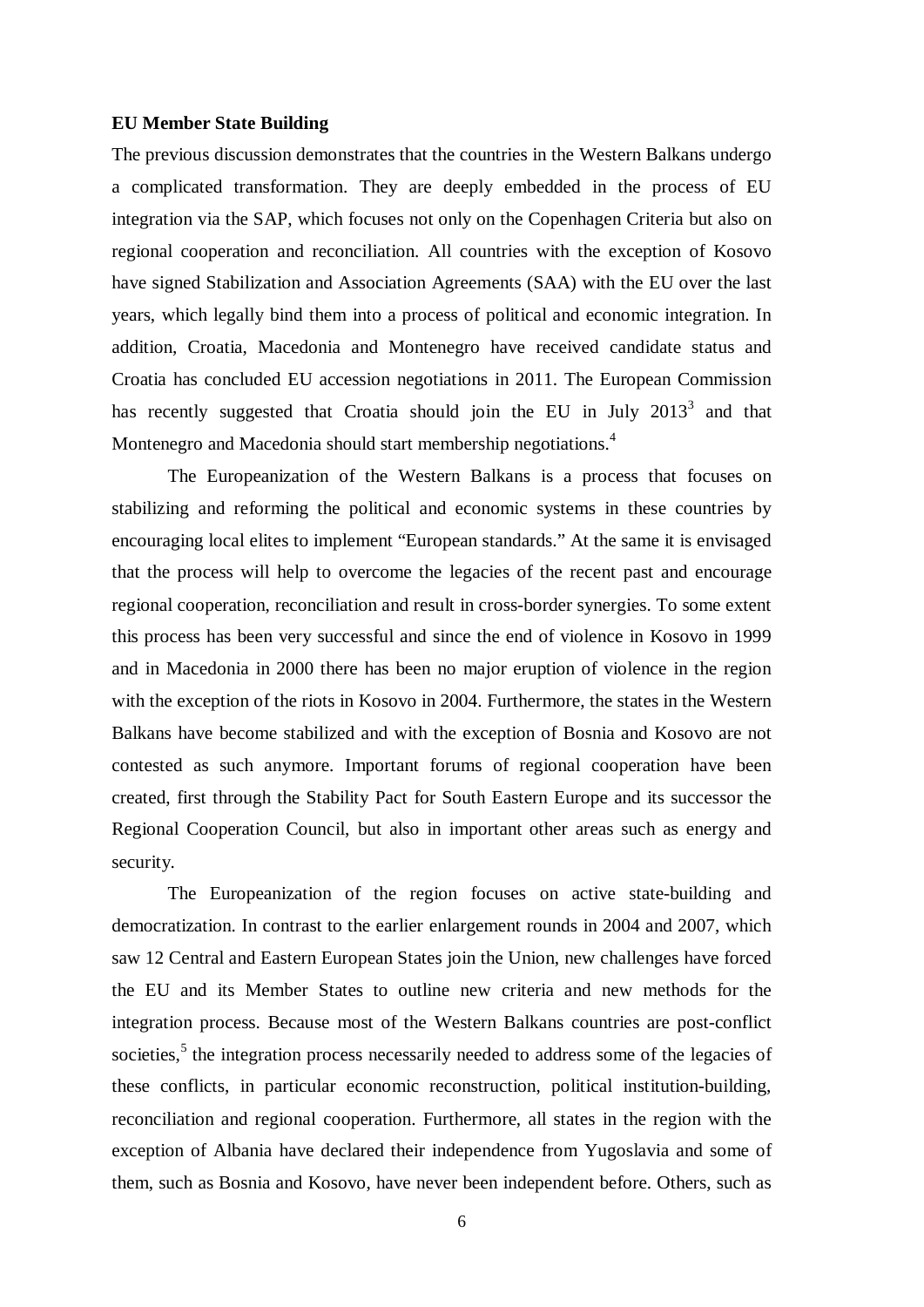Croatia and Serbia have never had fully democratic polities before and have never existed as independent states within their current borders. Weak statehood and weak democratic institutions are therefore characteristic for the region. The existence of semiauthoritarian regimes in Croatia and Serbia until 2000 (Zakošek) and the outbreak of violence in Macedonia in 2000 demonstrate that these political systems were far from consolidated in the first years after the break-up of Yugoslavia.

The process of EU Member State Building is multi-layered. It started in 1999, when the European Council defined the SAP and added cooperation with the ICTY and regional co-operation as additional conditions for all countries in the Western Balkans. While the European perspective for the countries of the region has been upheld by the European Council in the Feira Meeting (June 2000) and in Thessaloniki (June 2003), the need for reform in the region remained a constant and ever-visible condition. The conclusion of Thessaloniki therefore reads:

During the last four years, the European Union's policy of Stabilisation and Association has contributed critically to progress achieved throughout the region in promoting stability and in bringing the countries closer to the Union. It now needs to be strengthened and enriched with elements from the enlargement process, so that it can better meet the new challenges, as the countries move from stabilisation and reconstruction to sustainable development, association and integration into European structures. The Union's thus enriched policy of Stabilisation and Association, including the Stabilisation and Association Agreements, will constitute the overall framework for the European course of the Western Balkan countries, all the way to their future accession (EU Commission, The Thessaloniki Agenda for the Western Balkans)

The process is clearly defined: the countries of the Western Balkans want to join the EU and the EU is willing to accept them, if they fulfill the conditions. The conditions, defined by the EU without any input from the potential candidate countries have however been specified further. Not only did the EU attempt to overcome the results and the legacies of the (most recent) past by focusing on the co-operation with the ICTY as a form of retributive justice (without encouraging local forms of reconciliation), but also regional co-operation became a way of encouraging the states of the former Yugoslavia to overcome their recent violent past and to model the EU in miniature. It is consequently not surprising that the main thing regional co-operation has resulted in is a free trade agreement among the countries of the region and some co-operation in energy, security and police matters. However, the lack of joint negotiations with the EU (as occurred in Eastern Europe) means that the incentives for true regional co-operation are low. In fact, the border dispute between Croatia and Slovenia threatened Croatian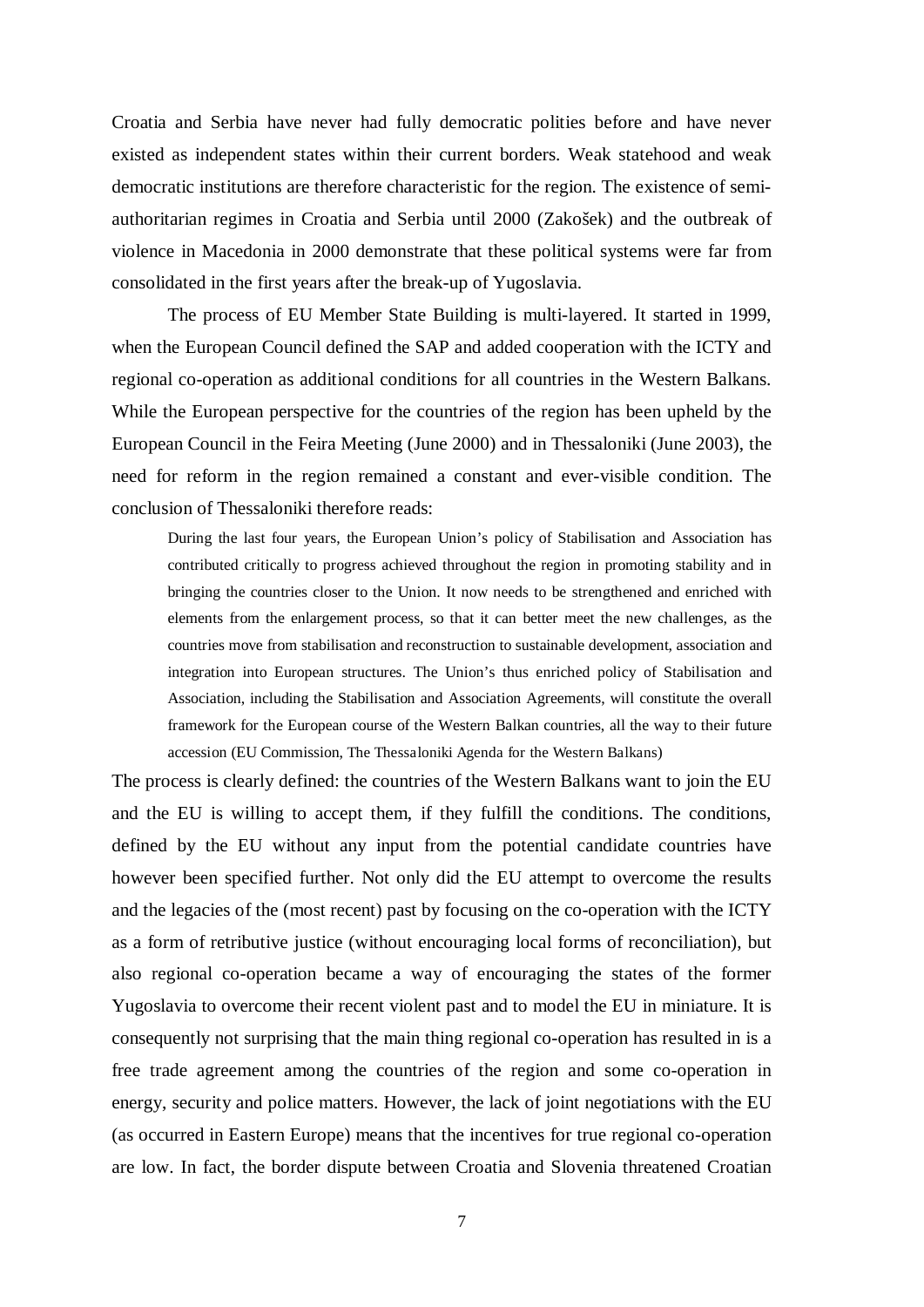accession at a point where membership negotiations were nearly completed. Furthermore, regional co-operation has not resulted in long-term co-operation and synergies that supported joint projects to move EU integration forward. Inter-state relations remain volatile, as the situation in Northern Kosovo demonstrates.

Furthermore, over the last ten years conditionality has become even further qualified and specified. The EU refers continuously to other organizations in their progress reports and adopts their legal framework as part of the EU's conditionality. In that respect the Progress Report for Bosnia mentions the decision of the European Court of Human Rights in the Finci/Sejdic case and connects the resolution of this case to Bosnia's progress in EU integration. The Venice Commission is another institution, which has been mentioned numerous times over the last years. Their recommendations become part of the EU's reform suggestions. The International Criminal Court also features prominently in most country progress reports, because most countries have signed bilateral agreements with the USA, which forbid the prosecution and transferal of US citizens. In many respects it is easy to understand the EU's reliance on other institutions and their guidelines. On the one side it has to be mentioned that EU conditionality is very vague and even the Copenhagen Criteria are rather political than technical, leaving a lot of room for interpretation. On the other side, there has been a trend in EU enlargement to specify general conditions by referring to more specific policies of other organizations. This occurred most openly in the case of Eastern Europe, when the countries in East and Central Europe had to implement the standard minority rights suggestions of the OSCE, and the High Commissioner for Minority Issues became a key actor in minority rights legislation.

Specifying conditionality as such therefore has been common practice in EU enlargement before and so has the reliance on other institutions, what however is new in the Western Balkans is the direct intervention mechanisms for the EU when its conditionality is not met. These direct intervention practices occur on three levels. First, the EU can intervene directly in the political process, as is the case in Bosnia through the High Representative and the EU Special Representative, which were united in one position until 2011. The EU Police Mission and a small military mission mean that the EU is also directly involved in questions of internal (and external) security as well as security sector reform. In Kosovo, the EU is involved in the appointment of the International Civilian Representative, who oversees the democratization process in the country and has a right to veto legislation. Furthermore, the EU's rule of law mission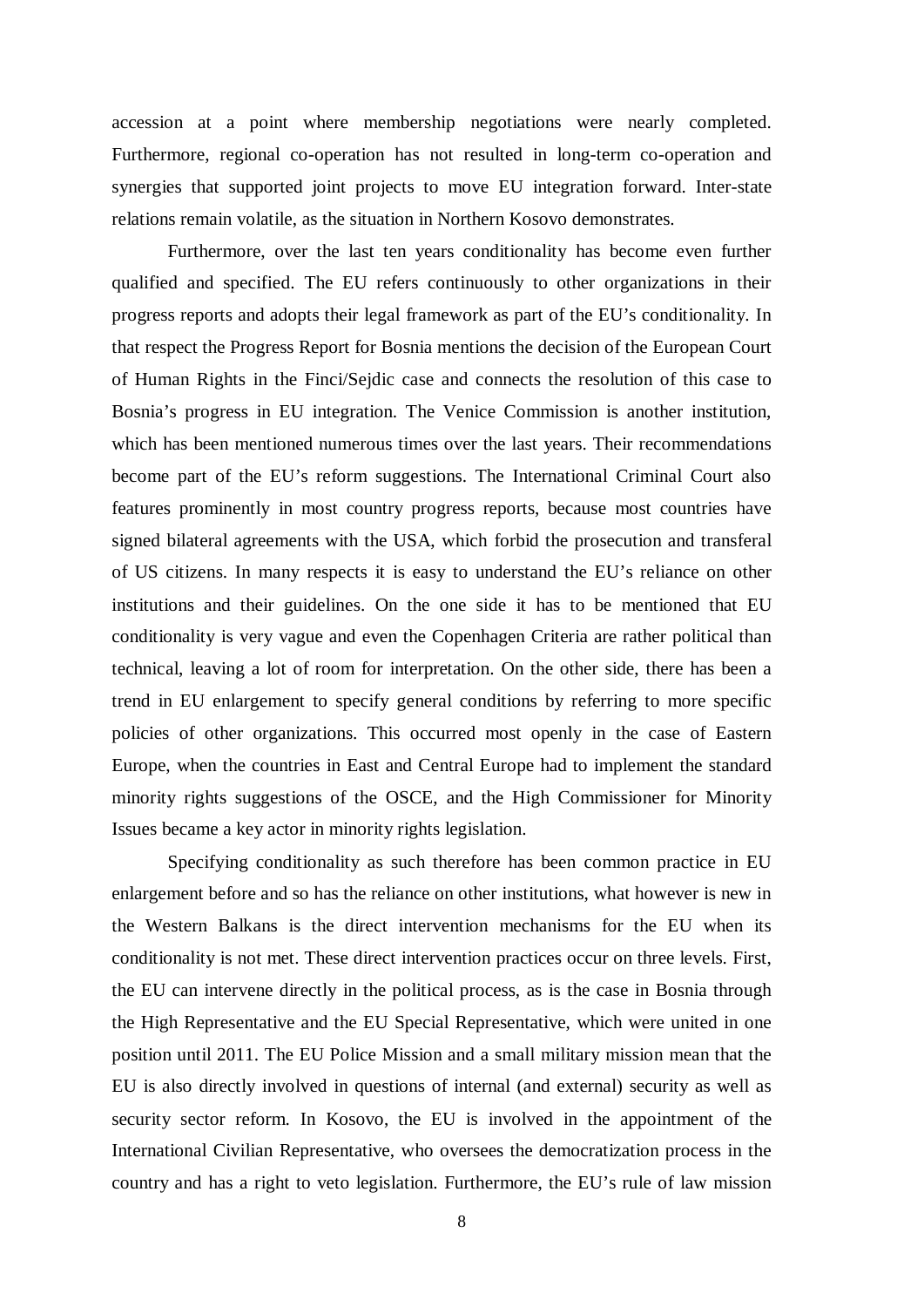EULEX has intervened in internal investigation and local court cases. In Macedonia, the EU Special Representative has become the main moderator between Macedonian and Albanian parties and remains the main mediator in case of conflict.

Second, the EU can support certain parties, laws, actions and persons directly. The elections in Serbia in 2008 were heavily influenced by the EU's support for President Tadic directly in the Presidential election, and for his Democratic Party (DS) in the following parliamentary elections. The elections were won by Tadic and the DS, and consequently Serbia's EU integration progressed at high speed. The EU made it clear that an electoral outcome not in its favor would result in a slowdown and potential reverse of the EU integration process. Similarly, the EU continues to support openly moderate parties in Bosnia, although with less success than in the case of Serbia.

Finally, the EU can threaten to block further progress in the EU enlargement process or to stop financial assistance. David Chandler (The EU and Southeastern Europe) has pointed out, that in the fragile societies of the Western Balkans it does not matter if the EU intervenes directly or threatens to withhold some funds, both result in a crisis of local democracy and illegitimate pressure on democratically elected officials. He argues that EU conditionality has focused not on formal democratic principles but on governance and "administrative practices and policy choices of governments" (Chandler, EU Statebuilding, 596). The EU, in other words, has focused much more on policy-output rather than on the organizational principles of the polity itself. This is a clear shift from the conditionality applied in Eastern and Central Europe and is commonly connected to colonialism, international trusteeship or state-building rather than enlargement. It is in this interference in the internal affairs of independent states and the specific application of Brussels-designed solutions to the region, that the reference to the European Raj finds its truths (Knaus/Martin).

EU Member State Building therefore qualifies as a new model of enlargement. It comes, however, with a number of negative side-effects. For one, there is the obvious problem of democratic justification of extensive EU intervention in the internal affairs of sovereign states (even if these states have declared to join the EU). It might be justified to argue that potential and recognized candidate countries have already announced that they are happy to pool some of their sovereignty to Brussels however, they certainly have not declared that they are happy with Brussels' involvement in sensitive policy areas. We should imagine that the EU would tell Italy that its police have failed in the fight against organized crime (which probably it has) and that it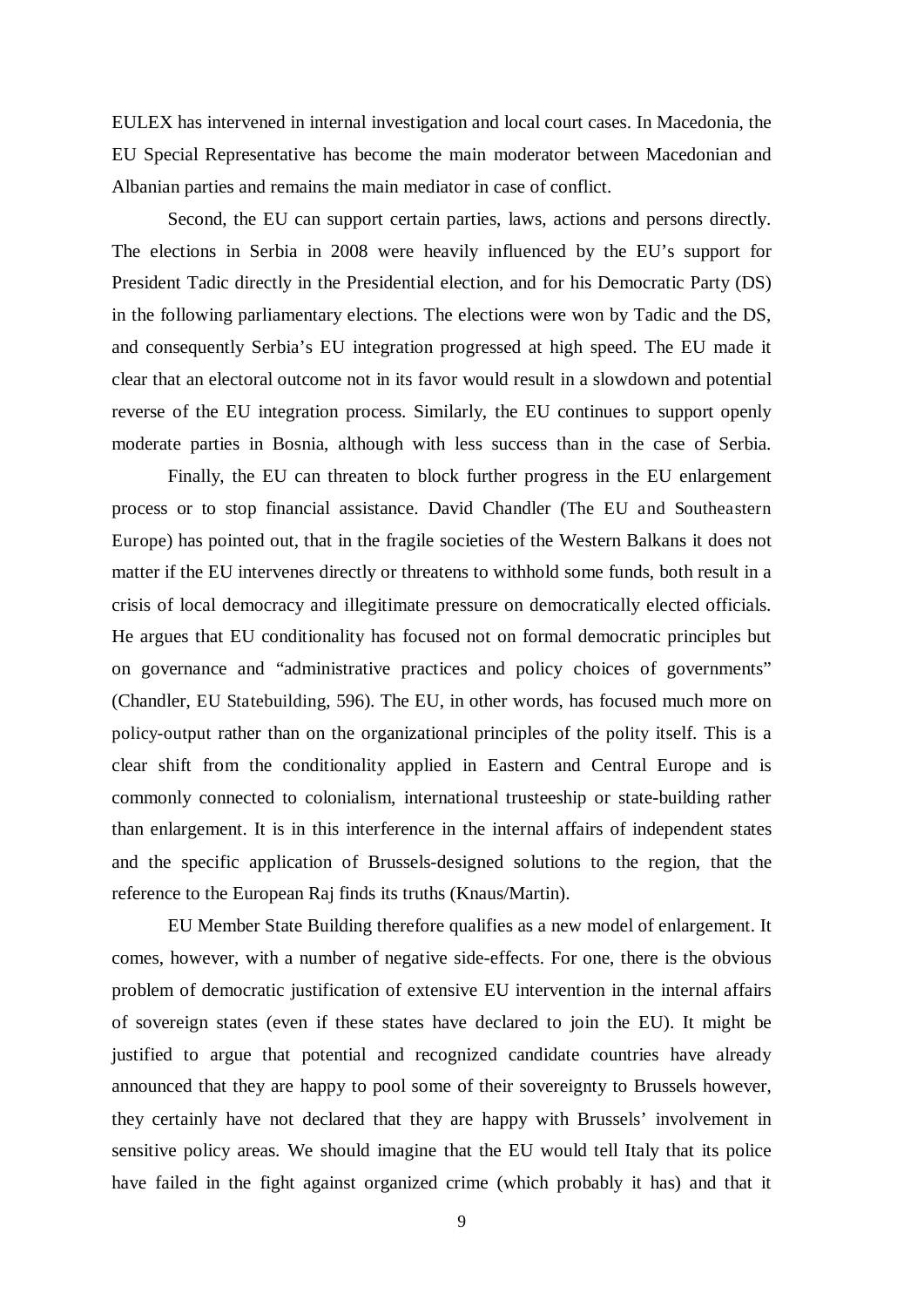therefore needs to reform its police units according to principles put together by officials of the European Commission. We can imagine the outcry that would occur and how Italy would defend its right to decide on the organization of its police units. Yet, Bosnian politicians were forced to agree on an EU-designed reform of the police. The Bosnian police reform also highlights a second negative effect of EU Member State Building. The EU has no common practices on policing and the attempt to design a new police structure for Bosnia failed and caused a massive political crisis in the country in 2008. Because the EU focuses more on policy, it is more likely that the EU will focus on areas where there is no European standard and consequently its conditionality and reform suggestions might conflict not only with local traditions, but also with practices in some EU Member States. The Copenhagen Criteria outline basic structural conditions that countries have to fulfill before joining the EU. When these Criteria were established in 1993 they were kept very general on purpose to accommodate the institutional, economic, societal and legal differences among the current and future Member States. By shifting the focus from these general structures towards more in-depths policy suggestions, EU conditionality attempts to fake a unity in European policies, which does not exist. Fundamentally, the EU is not a state and many policy areas remain in the domain of the Member States, which consequently will result in policy output. However, the different legal and political cultures in Europe have always been seen as a value rather than a problem, not at least by the founding fathers of the EU. By focusing on specific policies in its conditionality towards the Western Balkans, the EU pretends that diversity itself is not a value anymore, since "European standards" are the norm that needs to be fulfilled. There is thirdly the negative side effect that the EU claims to act on behalf of the citizens of the countries, yet their voice and their concerns are not addressed through EU Member State Building. If anything, they become more anachronistic with the EU, their governments and politics in general, which can be very dangerous in a region, where nationalism is still a strong force. If the EU wants to engage more actively in the region and motivate the local politicians to implement important reforms, which are desperately needed, then it should support citizens' initiatives, local NGOs and those parties that form around social and political issues other than nationalism. The core criticism of EU Member State Building however, has to be the fact that it is not building Member States. It is creating new dependencies, establishing new dominant party systems and encouraging new veto players, which will make EU integration more complex and time-consuming in the future. The reason why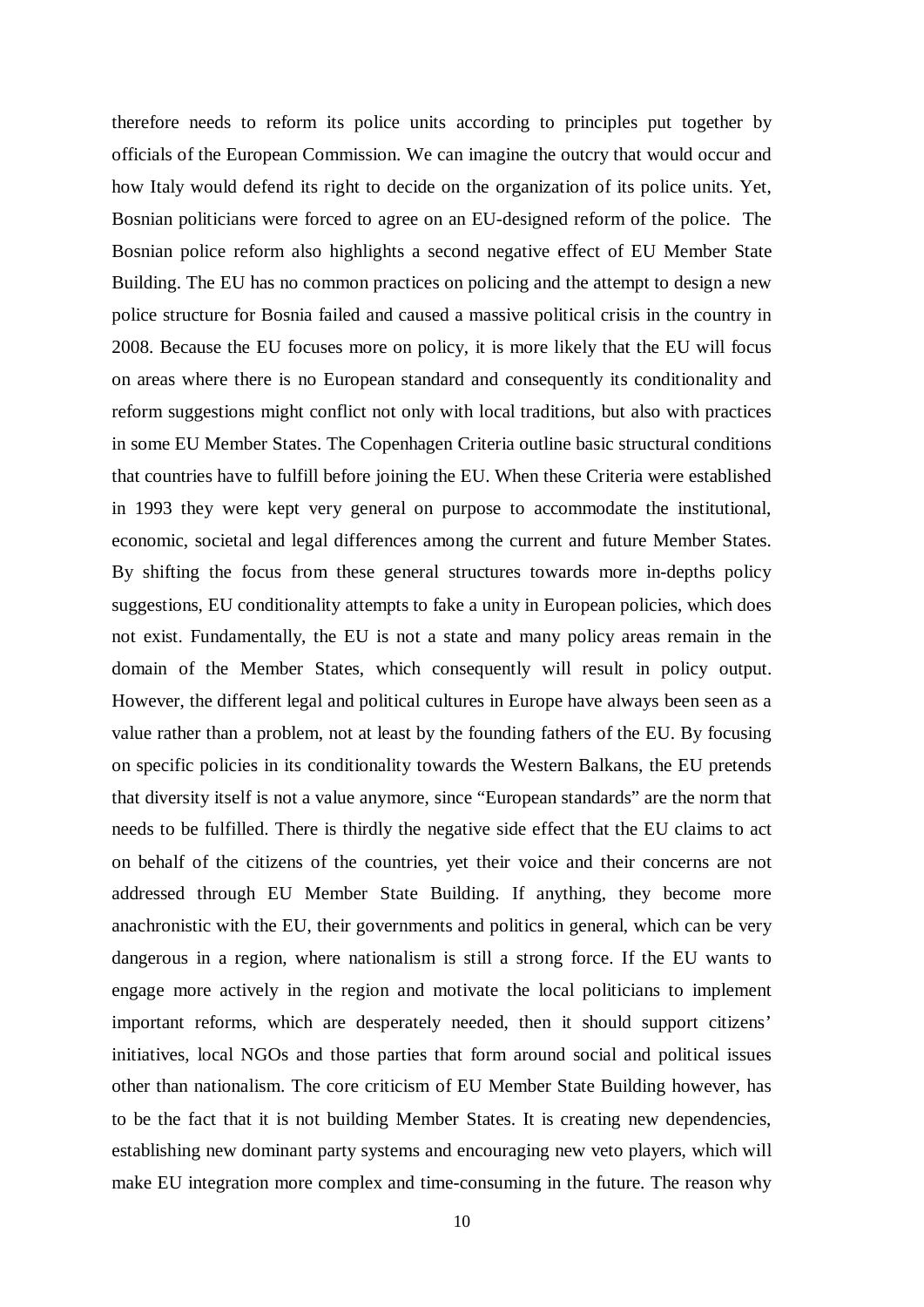Eastern enlargement went relatively smoothly is because there was a general consensus among the citizens and the elites on the advantages of membership in the EU. It was seen as the next logical step after many countries gained their full (ideological) independence only after 1989. In the Western Balkans such a consensus remains missing. While generally a majority of citizens supports EU integration in all countries, most of them do so conditionally. Serbs are willing to sacrifice EU integration if it means keeping Kosovo, while politicians of the Republika Sprska in Bosnia have made it clear that their first priority is to protect the Serbs in Bosnia. At the same time Kosovo's progress will depend on a settlement between Albanians and Serbs in Kosovo and between Kosovo and Serbia on the status of the former Serbian province. Macedonian politicians want to join under the condition that the country will enter the Union under its constitutional name of Republic of Macedonia, a demand heavily contested and vetoed by Greece. It comes as no surprise that Montenegro has made the most advances in EU integration over the last five years. The country enjoys relative prosperity due to tourism and Foreign Direct Investment (FDI). While the governing party DPS and the opposition agree on little, EU integration is accepted by them as the only option to ensure Montenegro's continued economic development and its future as a tiny state in South-East Europe. Montenegro's success in EU integration therefore is the result of two lucky combinations; firstly the status of the country as such is not contested either internally or externally. Secondly, while opposition and government are polarized and disagree on fundamental issues such as NATO membership, the relationship Instead of focusing on integration as a stand-alone issue, the EU should try to solve the open status questions as quickly as possible. This includes openly pushing for a constitutional reform in Bosnia, putting pressure on Serbia and Kosovo to come to a joint agreement and influencing both Macedonia and Greece to come to a joint agreement. In the light of the current financial crisis it seems as if the EU is in a particularly good position to influence Greece's negative stance. The EU and its Member States should make it clear that there will be no progress in integration if these status questions are not resolved in mutual agreement. At the same time it should be pointed out that those actors that are seen as particularly destructive to a solution should be punished for example by limiting their financial support from the EU or by isolating them and fostering new coalitions. The key remains a focus on civil society and those parties that address that focus on economic and political development. The EU should shift its focus away from political elites to local leaders, NGO representatives and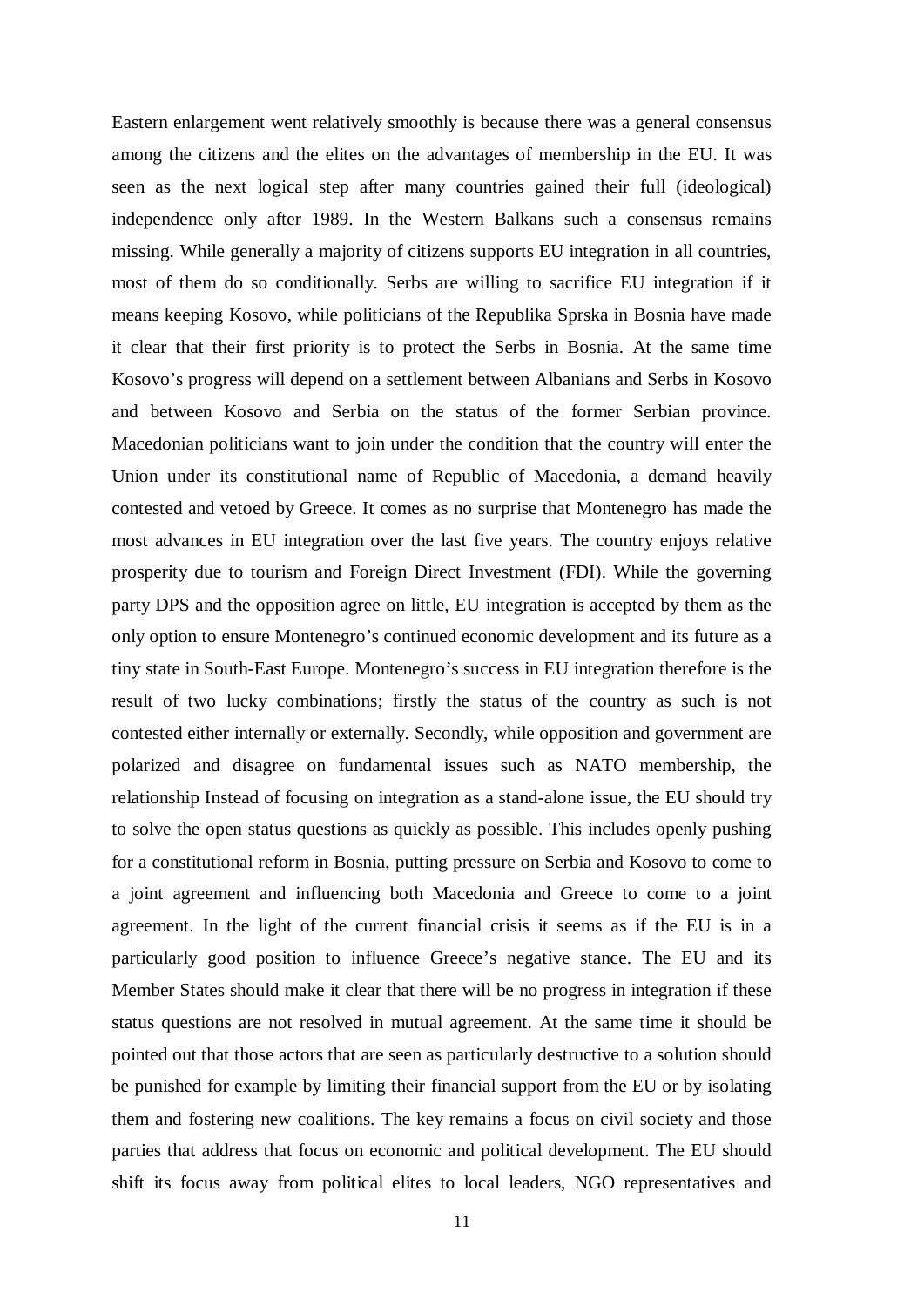indeed local citizens and support their effects to overcome the past and work together for a better (European) future.

#### **Structure of this special issue**

The papers in this special issue all address different elements of EU Member State Building, some more directly such as Gezim Krasniqi's comparison of state and nationbuilding in Kosovo and Albania, and some more indirectly like Jelena Dzankic, who looks at the internal and external factors that contributed to the development of the Montenegrin party system. What all papers have in common is their focus on Europeanization, State-Building and Democratization in the Western Balkans. The authors all agree that the EU has had and continues to have a massive influence on the political development in the region. Nevertheless, it is also important to take the internal developments in the region into account, something that has not yet been understood fully in Brussels. Focusing on internal dynamics in party interaction and obstruction, Outi Keranen demonstrates how even the best attempts to implement the Dayton Peace Agreement by international actors have been resisted by different parties in Bosnia. She describes how different projects of state-building have undermined the Bosnian state and continue to contest the legal existence of Bosnia and Herzegovina. As described above, this questioning of the status has resulted in heavy EU intervention, but the EU has been unable to solve the crisis, despite continued lip-service to Bosnian unity. What is needed is a new agreement on the Bosnian state, a constitutional reform that includes all actors and brings together the different demands by ensuring the creation of a functioning state and the protection of the different peoples in Bosnia at the same time. That both is not impossible can be learnt from Spain, Belgium, Canada and India. Valery Perry demonstrates how some of the ideas of the OSCE have had a positive impact on Bosnia but she also demonstrates the unwillingness of key Bosnian actors to change and contribute to the reform process. She argues that the weakness of the OSCE lies in the fact that its implementation powers were limited and that it often did not receive the support of other international organizations in Bosnia, such as the Office of the High Representative. She nevertheless concludes that external actors can have an influence if they work together with local officials and if they have the power to implement deep changes even against the resistance of local obstructers. Gezim Krasniqi discusses the role of minorities and external actors in the state-building and democratization projects in Albania and Kosovo. He demonstrates that historical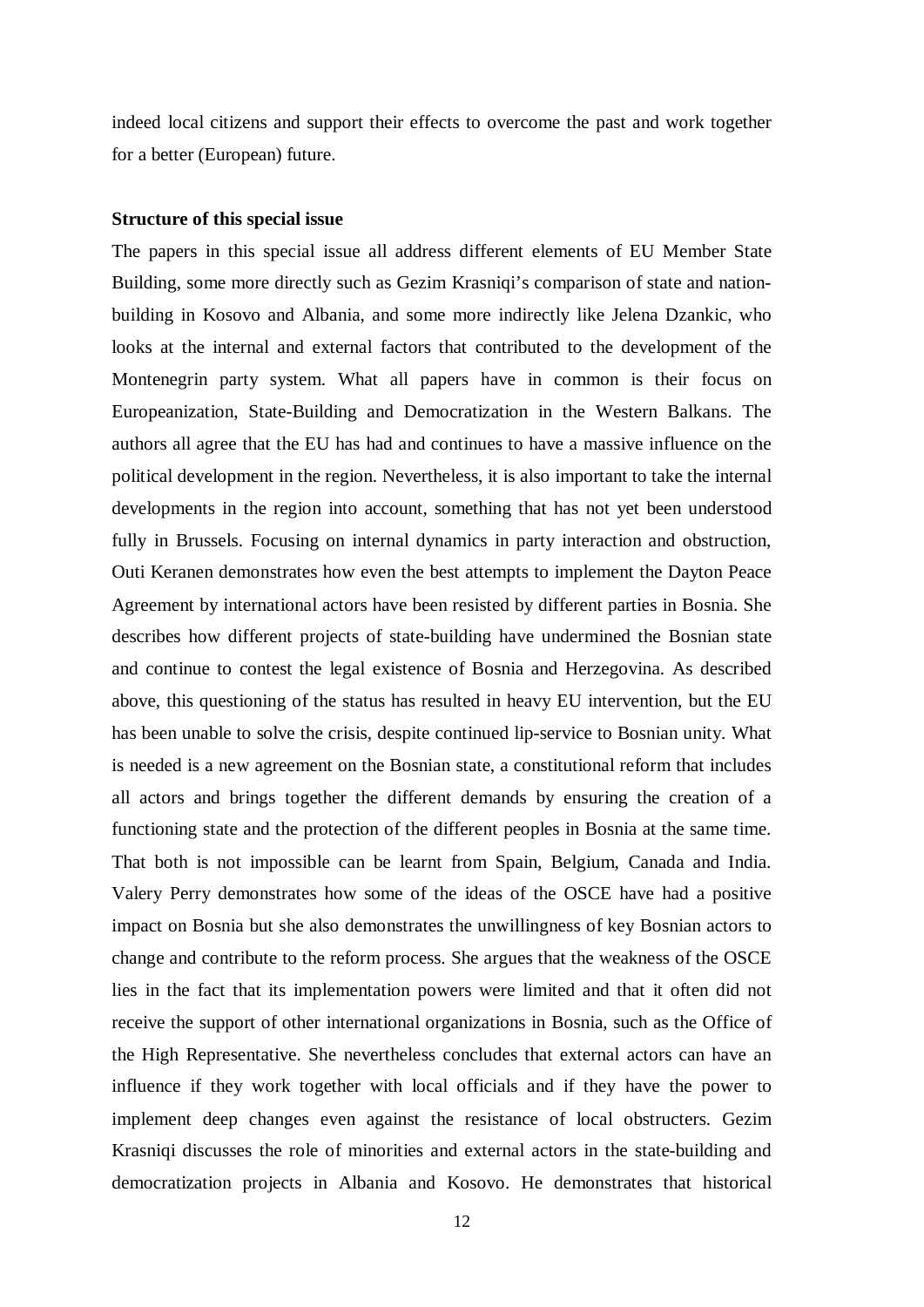experiences and the relationship with the kin-state play a key role for the different attitudes of the Greek minority in Albania and the Serb minority in Kosovo. What however remains strikingly important is the need for willingness among the minority and majority population to live together and work together in the common state, which both claim to be their home. In particular in relations to Kosovo, Krasniqi demonstrates how international actors have influenced the state-building and democratization project and he picks up on some of the criticism on EU Member State Building. Once again it becomes obvious that it can only be the EU and its representatives that bring Kosovo Albanians and Serbs as well as Kosovo and Serbia together and solve the complex issue of Kosovo's status. The disunity among European countries on the Kosovo issues contributes to the escalation of the conflict and European ignorance can easily create the next frozen conflict. Jelena Dzankic's paper analyses the development of identity and party politics in Montenegro since the break-up of Yugoslavia at the beginning of the 1990s. She demonstrates how identification patterns have changed and how the split of the DPS has resulted in a massive reconfiguration of identity and party politics in Montenegro. She particularly focuses on the internal factors that have led to the changes and demonstrates that while there is a deep split between opposition and ruling party; Montenegro as such is not contested as an independent country anymore, despite the creation of a party system along ethno-national lines. Marija Risteska discusses the role of the EU in good governance promotion in Macedonia in her contribution. She comes to the conclusion that good governance is an essential element of EU conditionality; however, the EU continues to focus on short-term policy changes rather than long-term structural and cultural changes. This results in a lack of deep-rooted reforms and there is little change in the actual administrative practices in Macedonia. We can see how EU Member State Building tries to change policies rather than polities (meaning the fundamental structures of a state) and instead of focusing on democratic and legal structures in the administration and the government apparatus, the EU focuses on efficiency and effectiveness of administrative processes. The EU's limited impact on good governance in Macedonia demonstrates the limits of EU Member State Building and indeed can be seen as a classic example of how EU policies fail to prepare the candidate for membership. Bernhard Stahl looks at the relationship between the EU and Serbia. He comes to the conclusion that there is a "civilizatory conflict" between these two actors. He attributes this in particular to the dominance of the national discourse in Serbian politics and the EU's character as a post-modern (indeed post-nation state)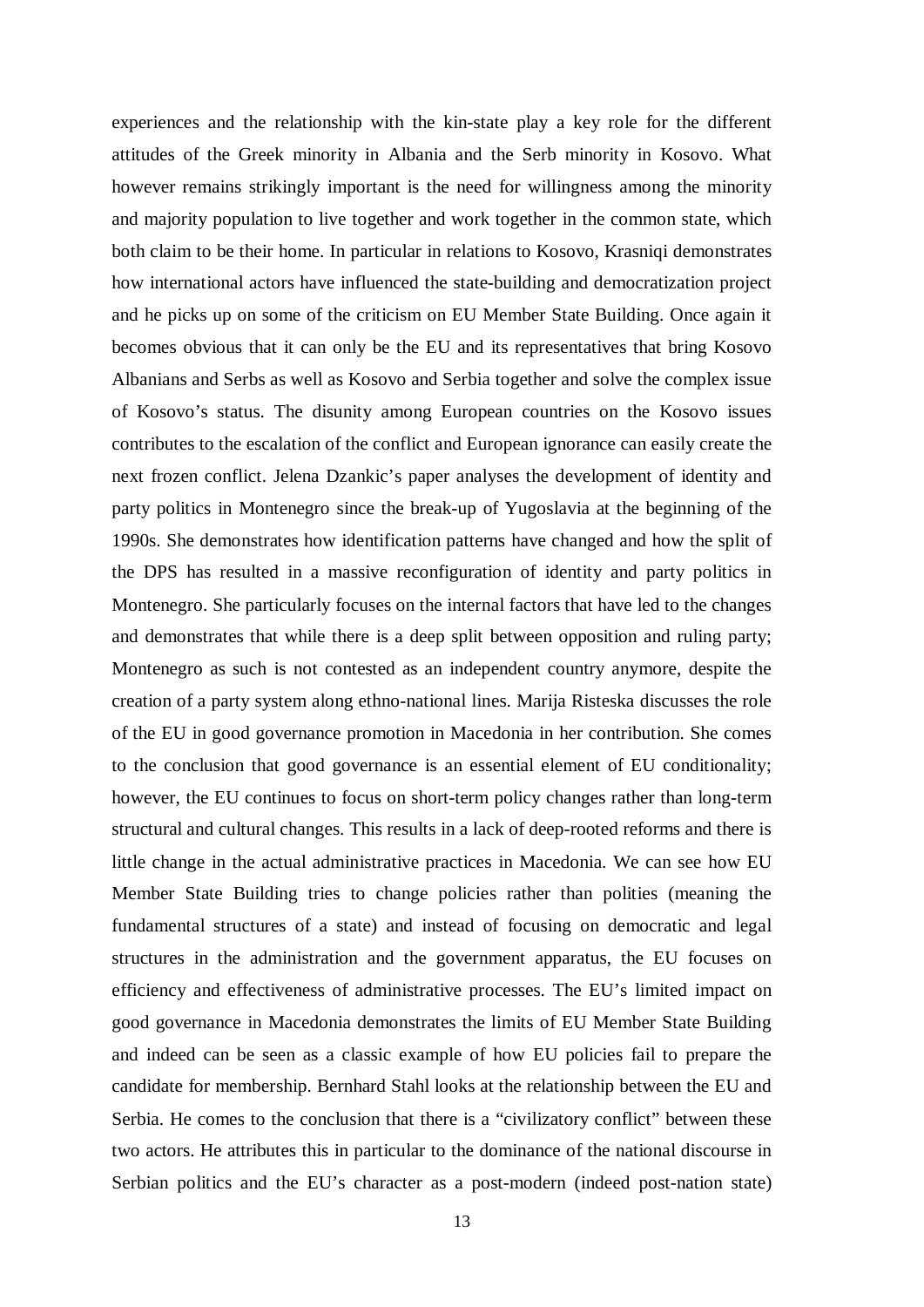political system. The different approaches and perspectives cannot be overcome by simply imposing the EU's will, but will ultimately have to lead to a cultural change in Serbia as well. Following the logic of argument presented above, the EU should focus on establishing democratic and liberal structures in Serbia's political, cultural and economic system and therefore contribute to its inclusion in the European market. Over time the European discourse will become more important than the nationalist discourse and old structures can change. This indeed will need time, passions and a lot of financial and political resources, but it is certainly a worthwhile exercise if we only imagine the alternative and a return of nationalist anti-democratic forces in Serbia. Finally, Jens Woelk summarizes all papers, by discussing their contextual contributions to the current debate and by looking for joint themes and further research questions.

The papers published in this special issue were first presented at the UACES Annual Conference in 2011 in Cambridge, UK and it is planned to contribute a panel on the EU and the Western Balkans annually to the UACES Annual Conferences in the future. There is much to be discussed and debated. We hope to have made some contributions that will encourage further debates.

 $\overline{a}$ 

<sup>&</sup>lt;sup>1</sup> The term "countries of the Western Balkans" refers to the former Yugoslav Republics of Croatia, Bosnia and Herzegovina, Serbia, Macedonia and Montenegro (minus Slovenia, which joined the EU in 2004). It also includes Kosovo and Albania. I will use the terms "Western Balkans," the former Yugoslavia and Southeastern Europe to describe these countries.

<sup>&</sup>lt;sup>2</sup> These criteria can be seen at: www.ec.europa.eu/enlargement/enlargement.../criteria/index\_en.htm (05 December 2011).

<sup>3</sup> See the European Commission's Opinion on the Application for Accession to the European Union by the Republic of Croatia. (European Commission Opinion on the Application for Accession).

<sup>&</sup>lt;sup>4</sup> See the Progress Reports for Montenegro (European Commission Montenegro 2011 Progress Report) and Macedonia (European Commission Former Yugoslav Republic of Macedonia 2011 Progress Report).

<sup>&</sup>lt;sup>5</sup> This certainly applies to Croatia, Bosnia and Herzegovina, Kosovo and Serbia. Montenegro was also part of the Yugoslav involvement in the Croatian, Bosnian and Kosovo War and the violence in Macedonia did not end up in a civil war because the EU and NATO intervened early. Albania has also seen numerous violent clashes in the 1990s and the breakdown of the so-called pyramid scheme ended in de-facto anarchy and violence between different social groups in Albania.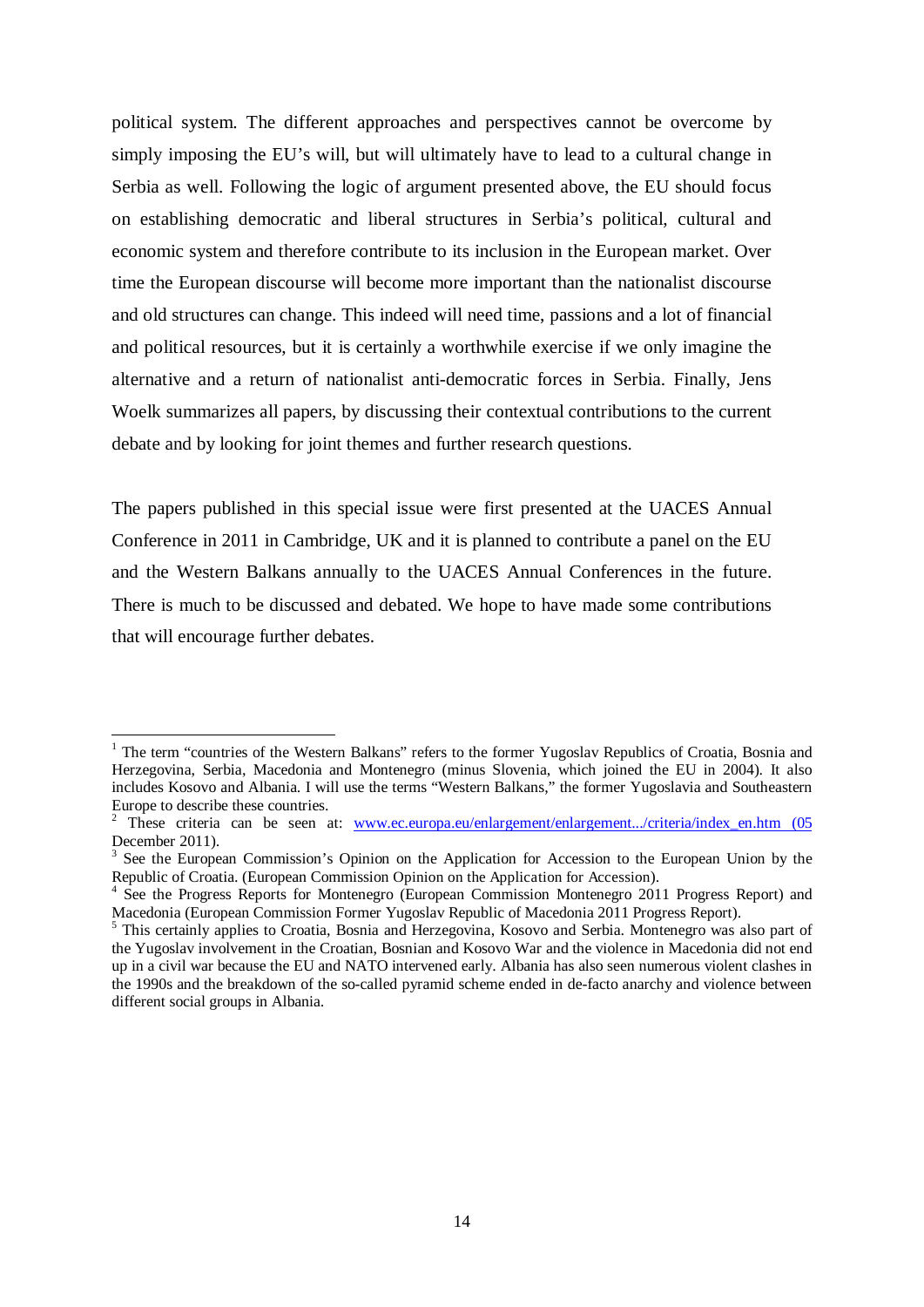#### **References**

 $\overline{a}$ 

Anastasakis, Othon. "The Europeanization of the Balkans." Brown Journal of World Affairs 12 (2005): 77-88. Print.

Belloni, Roberto. "European Integration and the Western Balkans: Lessons, Prospects and Obstacles." Journal of Balkan and Near Eastern Studies 11 (2009): 313-331. Print.

Bieber, Florian. "Building Impossible States? State-Building Strategies and EU Membership in the

Western Balkans." Europe-Asia Studies 63 (2011): 1783-1802. Print.

Chandler, David. "The EU and Southeastern Europe: the Rise of Post-Liberal Governance" Third World Quarterly 31 (2010): 69-85. Print.

Chandler, David. "Introduction." Statebuilding and Intervention. Policies, Practices and Paradigms. Ed. David Chandler. London: Routledge, 2009. 1-14. Print.

Chandler, David. Ed. Statebuilding and Intervention. Policies, Practices and Paradigms.. London: Routledge, 2009. Print.

Chandler, David. "EU Statebuilding: Securing the Liberal Peace Through EU Enlargement" Global Society 21 (2007): 593-607. Print.

Cini, Michelle. Eds. European Union Politics. 2<sup>nd</sup> ed. Oxford: OUP, 2007. Print.

Cini, Michelle and Angela Bourne. Eds. Palgrave Advances in European Union Studies. Basingstoke: Palgrave 2006. Print.

Claes, Monica. "The Europeanization of National Constitutions in the Constitutionalization of

Europe: Some Observations Against the Background of the Constitutional Experience of the EU-15."

Croatian Yearbook of European Law and Policy 3 (2007): 1-38. Print.

Diamond, Larry. The Spirit of Democracy: The Struggle to Build Free Societies Throughout the World. New York: Times Books, 2008. Print.

Diamond, Larry. Developing Democracy: Toward Consolidation. Baltimore: John Hopkins UP, 1999. Print.

Etzioni, Amitai. "Reconstruction: An Agenda." Statebuilding and Intervention. Policies, Practices and Paradigms. Ed. David Chandler. London: Routledge, 2009. 101-121. Print.

European Commission. The Thessaloniki Agenda for the Western Balkans. Annex A. Thessaloniki, 16 June 2003. Web. 23 January 2012.

<http://ec.europa.eu/enlargement/enlargement\_process/accession\_process/how\_does\_a\_country\_join\_ the eu/sap/thessaloniki agenda en.htm>

European Commission. Opinion on the Application for Accession to the European Union by the Republic of Croatia. COM (2011) 667 final. Brussels, 12 October 2011. Web. 06 December 2011.

< http://ec.europa.eu/enlargement/pdf/key\_documents/2011/package/hr\_opinion\_2011\_en.pdf>